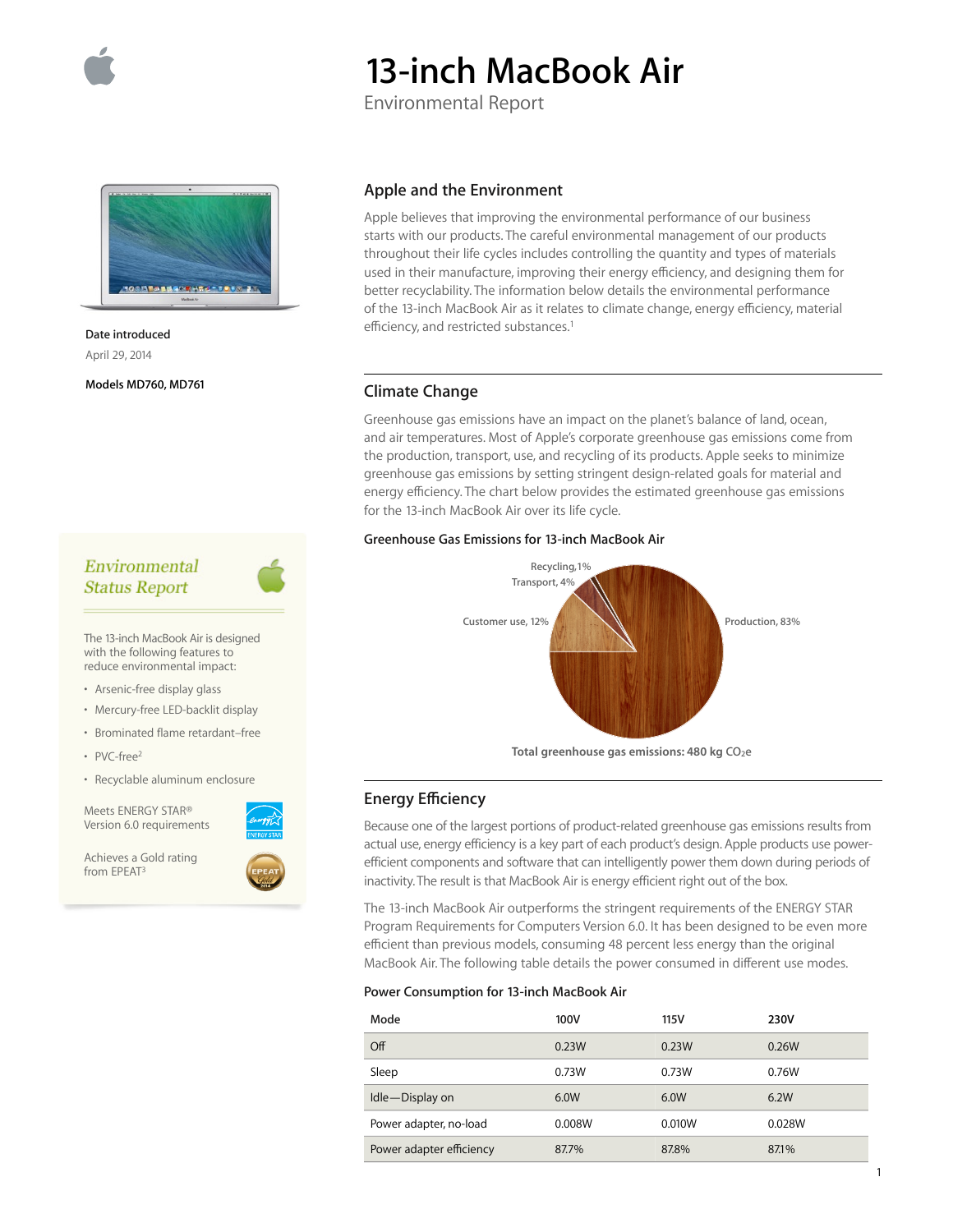The 13-inch MacBook Air consumes 61 percent less energy than the limit for the ENERGY STAR Program Requirements for Computers Version 6.0.

## **Material E∑ciency**

Apple's ultracompact product and packaging designs lead the industry in material efficiency. Reducing the material footprint of a product helps maximize shipping efficiency. It also helps reduce energy consumed during production, and material waste generated at the product's end of life. Waste is further minimized through the use of batteries that last up to three times longer than typical notebook batteries. The 13-inch MacBook Air enclosure is made of aluminum, a material highly desired by recyclers. The chart below details the materials used in this model.

#### **Material Use for 13-inch MacBook Air**



#### **Packaging**

The packaging for the 13-inch MacBook Air uses corrugated cardboard made from over 30 percent recycled content, and molded fiber made entirely from recycled content. In addition, the packaging is extremely material efficient, allowing at least 15 percent more units to fit per shipping container than the original MacBook Air. The following table details the materials used in its packaging.

#### **Packaging for 13-inch MacBook Air (U.S. Configurations)**

| Material                      | Retail box | Retail and<br>shipping box |
|-------------------------------|------------|----------------------------|
| Paper (corrugate, paperboard) | 377q       | 715q                       |
| Molded fiber                  |            | 189q                       |
| High-impact polystyrene       | 150q       | 150q                       |
| Other plastics                | 26q        | 26q                        |

## **Restricted Substances**

Apple has long taken a leadership role in restricting harmful substances from its products and packaging. As part of this strategy, all Apple products comply with the strict European Directive on the Restriction of the Use of Certain Hazardous Substances in Electrical and Electronic Equipment, also known as the RoHS Directive. Examples of materials restricted by RoHS include lead, mercury, cadmium, hexavalent chromium, and the brominated flame retardants (BFRs) PBB and PBDE. The 13-inch MacBook Air goes even further than the requirements of the RoHS Directive by incorporating the following more aggressive restrictions:

- Arsenic-free display glass
- Mercury-free LED-backlit display
- BFR-free
- PVC-free internal cables and power adapter DC cables
- PVC-free AC power cord available in all regions except India and South Korea

#### **Battery chemistry**

- Lithium-ion polymer, 50 Whr
- Free of lead, cadmium, and mercury



The 13-inch MacBook Air packaging is extremely material efficient, allowing at least 15 percent more units to fit in each shipping container than the original MacBook Air.